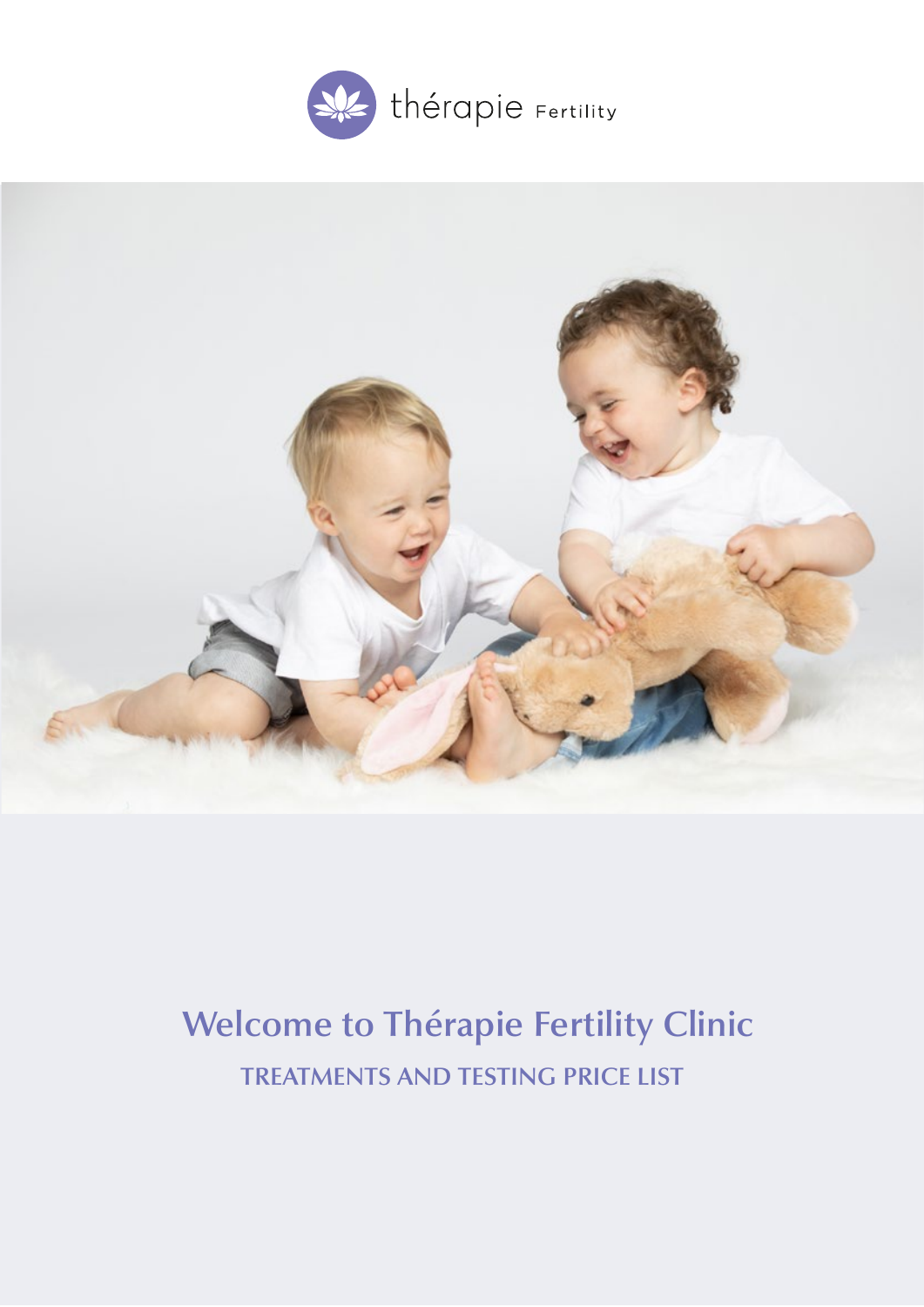## MAKING IT POSSIBLE

We believe that fertility treatment should be accessible for everyone, in fact it's one of the core values behind our clinic.

Because of this we have payment plans provided through our partner humm, that will allow you to avail of fertility treatment without paying for the whole package up front. We are proud to be the first fertility clinic in Ireland to provide this service.

At such an important and sometimes stressful time in your life, the convenience of having monthly payments is one less thing for you to worry about. Everyone deserves a chance to become a parent and we hope that our lower prices and affordable service will allow more people to realise their dream of growing their family.



## All inclusive Fertility Treatments for one price

Our complete packages include everything you need with **no hidden costs**. We promise complete pricing transparency.

## Payment Information

At Thérapie Fertility we are committed to using an entirely paperless and digital process. Reducing waste and ensuring convenience for you. You will be able to pay for your treatments via our Patient Portal using Global Payments. If you opt to use our finance partner and spread out the cost of your treatment, you will be able to set up an account with Humm\*\* and pay them directly. No matter which way you choose to pay, we are confident that your experience will be hassle free.

\*\*Please note if you choose to use Humm service to spread out the cost of your treatment, there will be a standard 10% surcharge on the total cost and a monthly fee billed directly from Humm as per their financing agreement. The maximum amount which can be financed is €6,000.



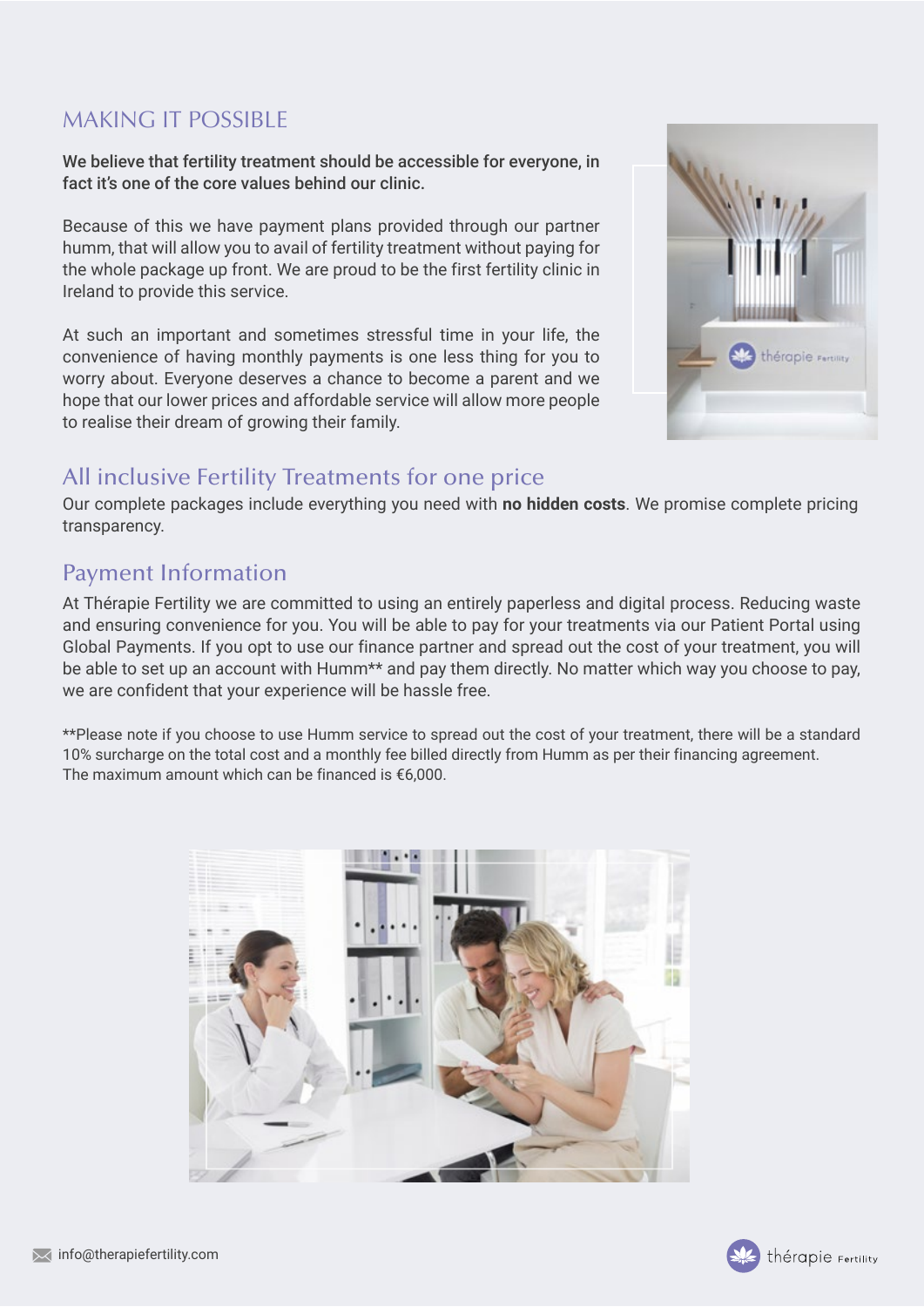#### **COMPLETE PACKAGE INCLUDES**

- **Monitoring**
- **Egg collection**
- **Embryoscope**
- **Blastocyst**
- **Embryo Freezing**
- **Fresh Embryo Transfer**
- **HCG Blood Test**
- **1st Pregnancy Scan**



#### **IVF Refunds**

Cancellation: Before egg collection €3,395 / Cancellation: No eggs collected €1,795 / Cancellation: No eggs fertilised €1,695 / Cancellation: No embryos frozen or transferred €300 / Cancellation: IVF converted to TSI €3,195 / Cancellation: IVF converted to IUI €2,995. In the event of all embryos from a cycle being frozen you will be refunded €300 (no embryos transferred) which can be used towards the cost of the frozen embryo transfer €1,250. **\*Embryo storage €18 per month**

### **€4,495** or from €150 per month with our payment partner Humm

#### **COMPLETE PACKAGE INCLUDES**

- **Monitoring**
- **Egg collection**
- **ICSI**

*ICSI*

- **Embryoscope**
- **Blastocyst**
- **Embryo Freezing**
- **Fresh Embryo Transfer**
- **HCG Blood Test**
- **1st Pregnancy Scan**

#### **ICSI Refunds**



Cancellation: Before egg collection €3,895 / Cancellation: No eggs collected €2,295 / Cancellation: No eggs fertilised €1,695 / Cancellation: No embryos frozen or transferred €300 / Cancellation: ICSI converted to TSI €3,695 / Cancellation: ICSI converted to IUI €3,495. In the event of all embryos from a cycle being frozen you will be refunded €300 (no embryos transferred) which can be used towards the cost of the frozen embryo transfer €1,250. **\*Embryo storage €18 per month**

## *Egg Freezing* **€2,295** or from €75 per month with our payment partner Humm

#### **COMPLETE PACKAGE INCLUDES**

- **Monitoring**
- **Egg Collection**
- **Egg Freezing**

#### **Additional Services:**

- **•** Egg storage €18 per month immediately following egg freezing
- **•** Use of frozen eggs for ICSI €3,000

**Egg Freezing Refunds** Cancellation: Before egg collection €1,695 / Cancellation: No eggs to freeze €200



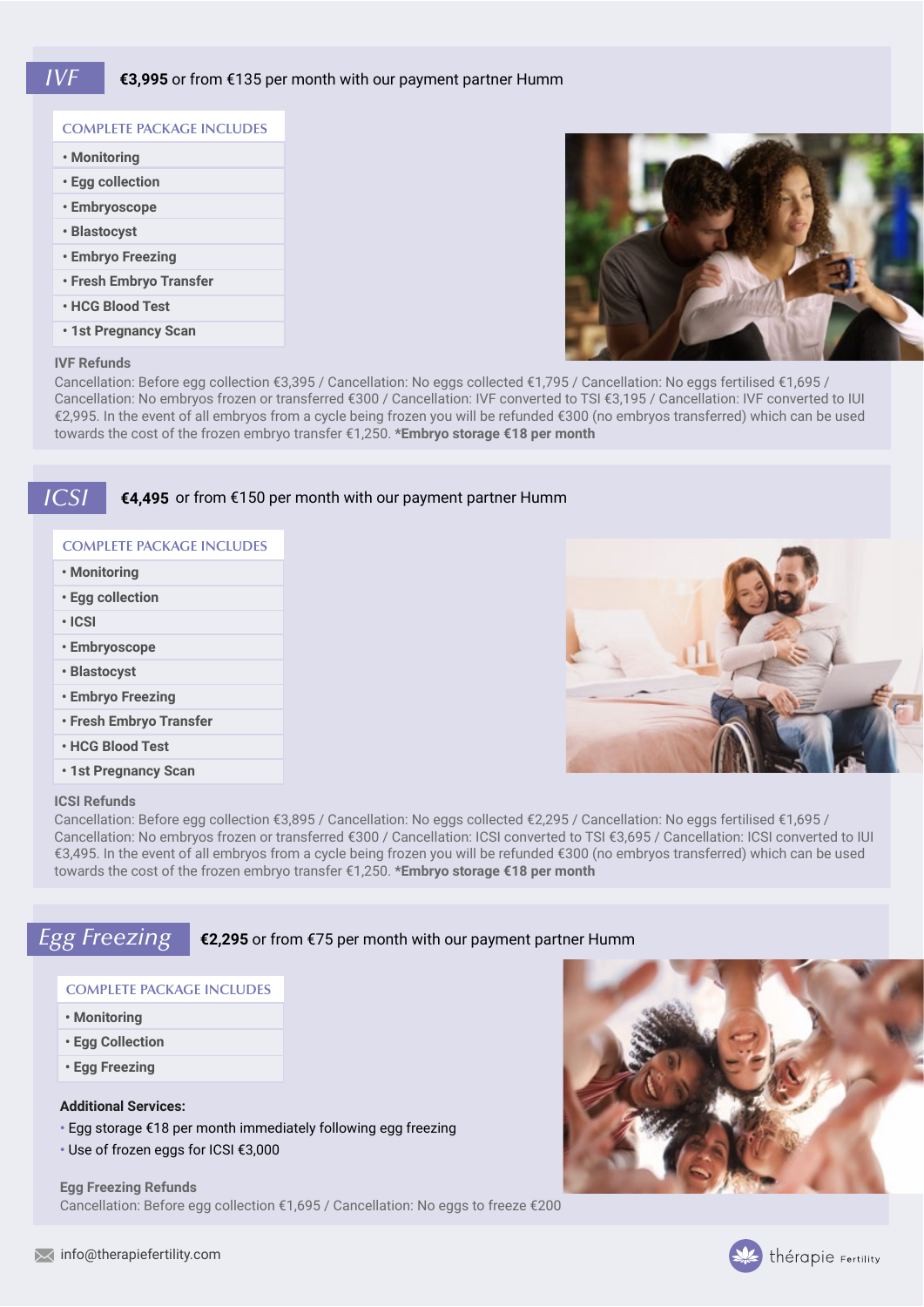# **Second and Subsequent Egg Freezing Cycle €1,995** or from €70 per mor

#### **COMPLETE PACKAGE INCLUDES**

- **Monitoring**
- **Egg Collection**
- **Egg Freezing**

#### **Additional Services:**

- **•** Egg storage €18 per month immediately following egg freezing
- **•** Use of frozen eggs for ICSI €3,000

#### **Egg Freezing Refunds**

Cancellation: Before egg collection €1495 / Cancellation: No eggs to freeze €300

## *Reciprocal IVF\** **€5,995** or from €185 per month with our payment partner Humm

#### **COMPLETE PACKAGE INCLUDES\***

- **Additional Screening**
- **Implications Counselling**
- **Reporting**
- **Monitoring**
- **Egg collection**
- **Embryoscope**
- **Blastocyst**
- **Freezing of all Embryos**
- **1st Frozen Embryo Transfer**
- **HCG Blood Test**
- **1st Pregnancy Scan**
- **\* Not included: Donor Sperm**

#### **Reciprocal Refunds**

Cancellation: Before egg collection €5,195 / Cancellation: No eggs collected €3,595 / Cancellation: No eggs fertilised €3,495/ Cancellation: No embryos frozen €2,100. **\*Embryo storage €18 per month**

### *IUI*

#### **€800** or from €25 per month with our payment partner Humm

#### **COMPLETE PACKAGE INCLUDES\***

- **Monitoring & Coordination**
- **Beta HCG Blood Test**
- **Ultrasound**
- **Sperm Insemination**
- **1st Pregnancy Scan**

**IUI Refunds** Cancellation: IUI cancelled €400



**€1,995** or from €70 per month with



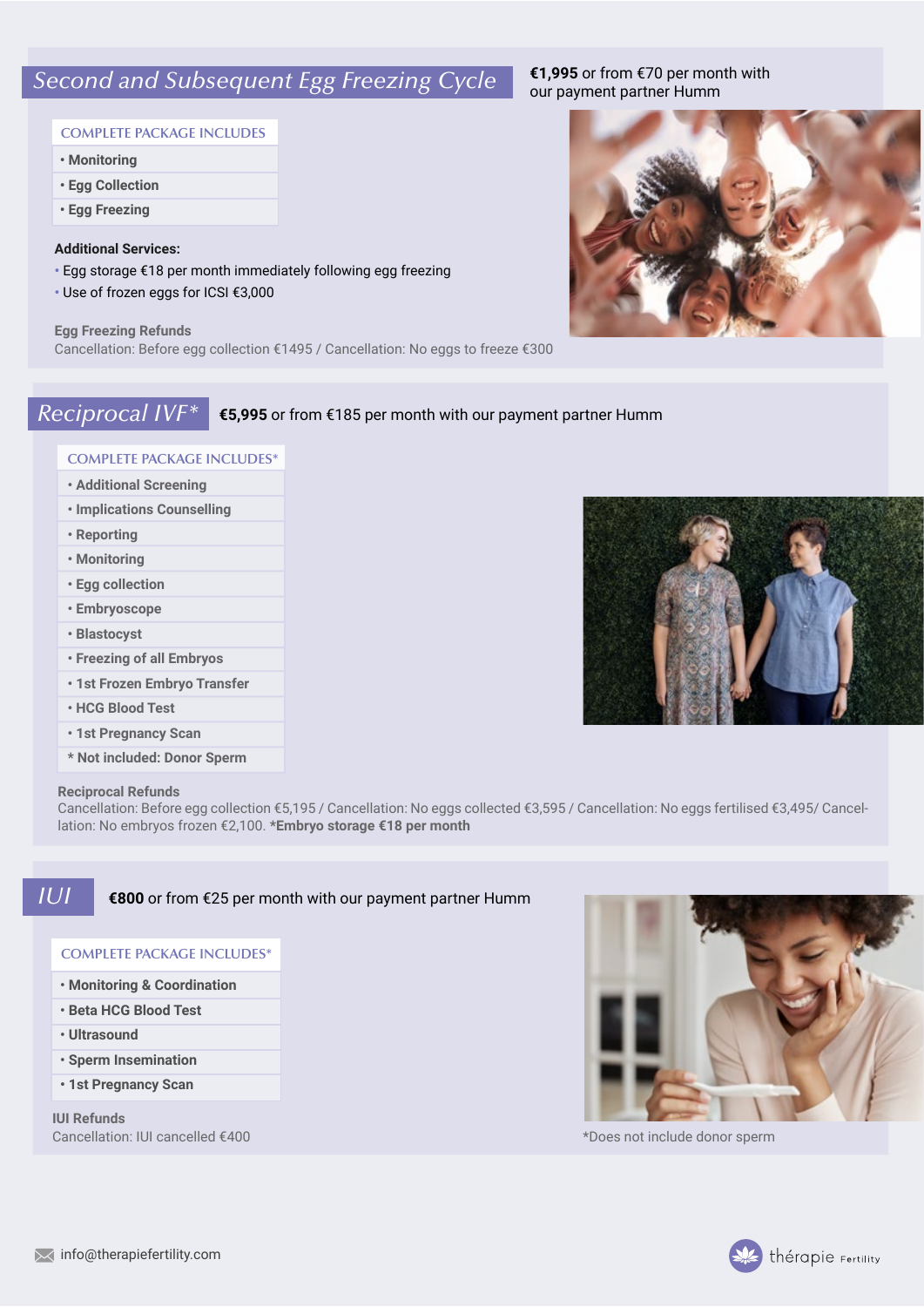#### *Frozen Embryo Transfer* **€1250** or from €40 per month with our payment partner Humm

#### **COMPLETE PACKAGE INCLUDES**

- **Monitoring & Coordination**
- **Embryo Thaw & Transfer**
- **1st Pregnancy Scan**

**Frozen Embryo Transfer Refunds** Cancellation: Before Transfer/Failed Thaw €750

## *Surgical Sperm Retrieval*

**€1000** or from €28 per month with our payment partner Humm (Includes freezing of sperm if any available)

#### **Additional Services:**

- **•** Sperm storage €18 per month
- DNA sperm fragmentation €300
- Sperm Analysis €100

## **Consultation Prices**

- Fertility Nurse Specialist Free
- First Doctor Consultation €150, Doctor Reviews €100

## **Additional Services**

- Transvaginal Ultrasound €100
- Donor Sperm Surcharge (IVF/ICSI/IUI) €50
- Incoming co-ordination fee for gamete shipment within Ireland €300\*
- **From Extra From Extra Series** Properties and Form From Francisco Premicrodeletions, Cystic Fibrosic<br>
embryos shipment within Ireland €300\*<br> **Extra FRANCIST Properties** • Outgoing co-ordination fee for gamete/
	- Sedation €150

**COMPLETE PACKAGE INCLUDES**  *\*None of the above charges include individual courier costs*

## **• Testing**

- HyCoSy €350
- Hysteroscopy €550 (operative hysteroscopy €900)
- Semen Analysis €100
- DNA Sperm Fragmentation €350 **/** Cancellation: No embryos that E750
- Sperm Freezing €300

## **Additional Testing**

- Female Fertility Profile €200 (includes AMH, FBC, Chlamydia, Gonorrhoea, Rubella)
- Egg Freezing Profile €150
- AMH €100
- EU Screen €100
- PCR Viral Screening €150
- Reciprocal IVF EU Profile €100
- Male Fertility Investigation €500 (Karyotypye, Y-microdeletions, Cystic Fibrosis Screen, FSH, testosterone, TSH, prolactin)
- Karyotype (per person) €250
- Anti-thyroid Antibodies €80
- TFTs (TSH, T3,T4, Anti-Thyroid Antibodies) €150
- Thrombophilia Screen €150
- AA Screen €150
- Testosterone, FSH, LH, E2, P4, hCG,TSH, T3,T4, Coagulation, Rubella, Prolactin, FBC - €40 each